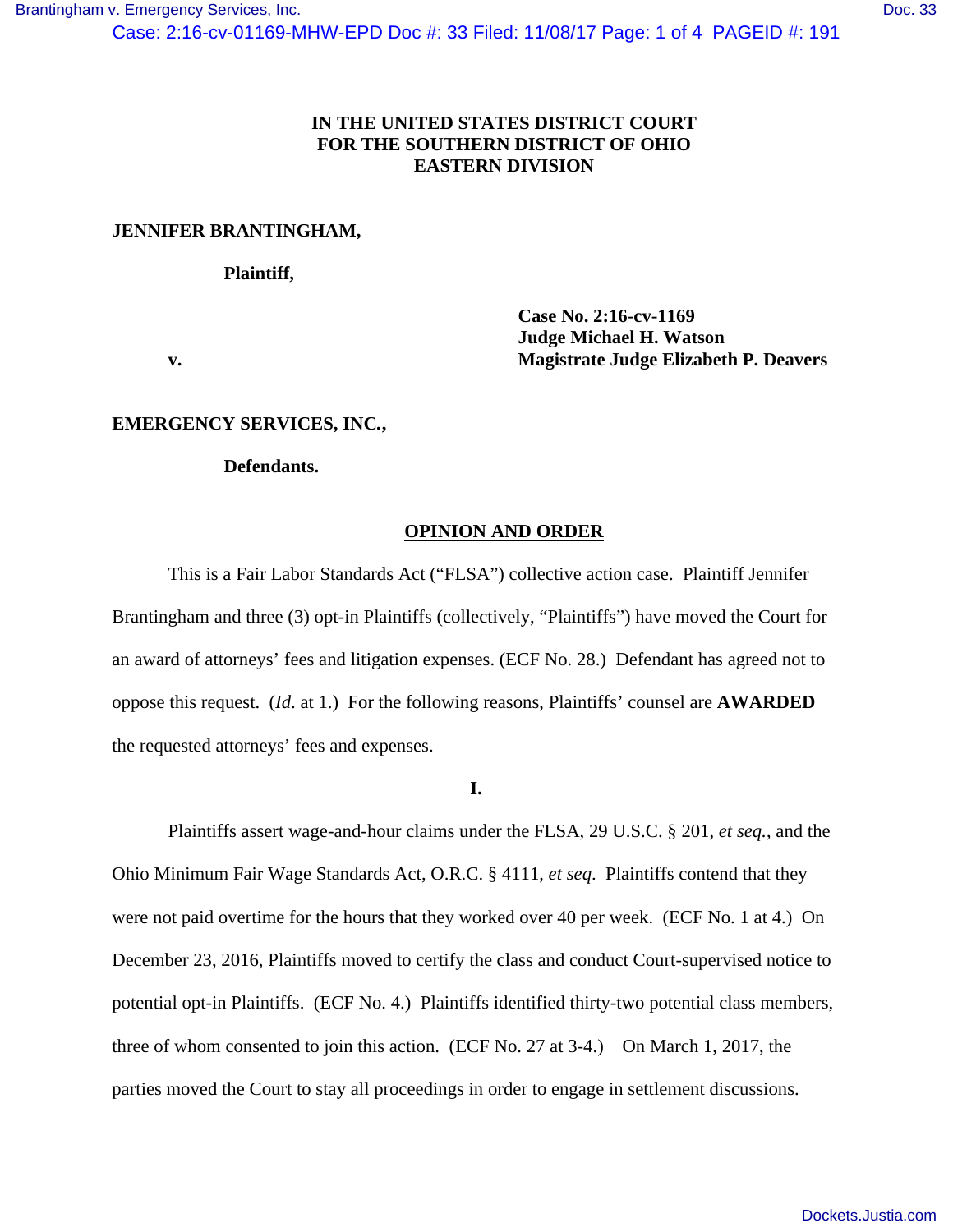(ECF No. 9.) On July 18, 2017, the parties consented to the jurisdiction of the Magistrate Judge for all settlement proceedings, including any application for attorneys' fees and costs. (ECF Nos. 20 & 21.) The parties reached a final settlement and moved the Court for preliminary approval on July 26, 2017. (ECF No. 24.) The Court granted preliminary approval on August 1, 2017, and final approval on November 1, 2017. (ECF Nos. 25 & 32.)

 Under the Agreement, Plaintiffs will release the claims that they against Defendant regarding the alleged underpayment of overtime wages. (ECF No. 27 at 4 n. 1.) Defendant, in turn, will pay Plaintiffs \$13,168.63, comprised of (1) 175% of the amount owed for underpaid overtime compensation and (2) liquidated damages. (*Id*. at 5-6.) The Court notes that, in addition to the amount recovered by Plaintiffs, Defendant has agreed to change its overtime compensation policy. As of June 20, 2017, all of Defendants' employees in Plaintiffs' position are now salaried. (ECF No. 27 at 4.) Plaintiffs agree to dismiss this action with prejudice following final payment to each Plaintiff. (*Id*. at 4.)

 Plaintiffs' counsel request \$35,586.97 in attorneys' fees and litigation expenses. (ECF No. 28 at 2.) Defendants do not oppose this request. (*Id*. at 1.) These fees and expenses would be awarded to Plaintiffs' counsel and are separate from the amount, listed earlier, payable to Plaintiffs. (ECF No. 27 at 6.)

#### **II.**

Under 29 U.S.C. § 216(b), "[t]he court ... shall, in addition to any judgment awarded to the plaintiff or plaintiffs [in an FLSA action], allow a reasonable attorney's fee to be paid by the defendant, and costs of the action." "The purpose of the FLSA attorney fees provision is 'to insure effective access to the judicial process by providing attorney fees for prevailing plaintiffs with wage and hour grievances.' " *Fegley v. Higgins*, 19 F.3d 1126, 1134 (6th Cir. 1994)

2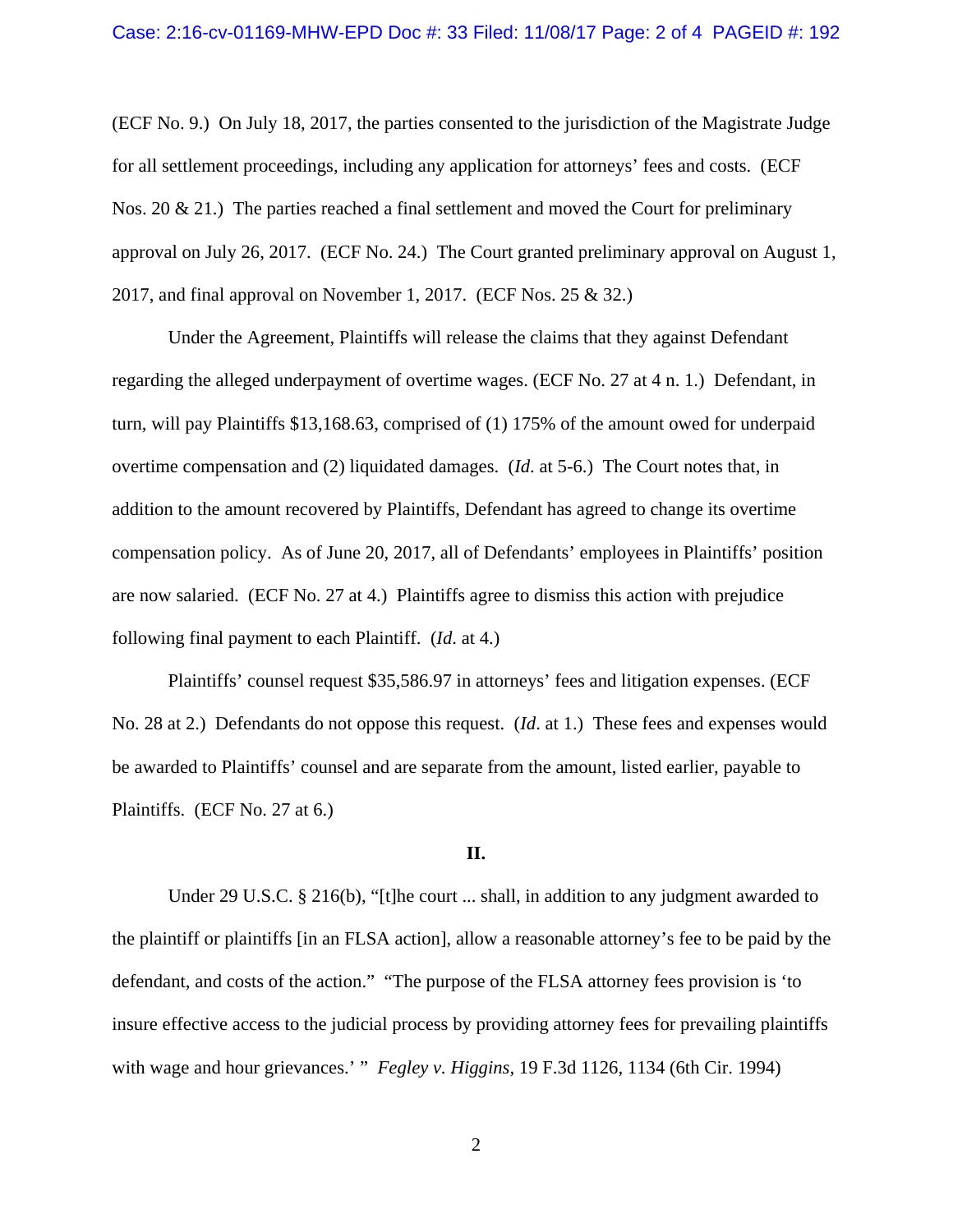(quoting *United Slate, Tile & Composition Roofers, Damp & Waterproof Workers Ass'n, Local 307 v. G & M Roofing & Sheet Metal Co.*, 732 F.2d 495, 502 (6th Cir. 1984)). "Courts should not place an undue emphasis on the amount of the plaintiff's recovery because an award of attorney fees [in a FLSA case] 'encourage[s] the vindication of congressionally identified policies and rights.'" *Id*. at 1134-35 (quoting *United Slate*, 732 F.2d at 503). Plaintiffs "'bear[ ] the burden of proving that the requested fees and expenses are reasonable.'" *Barnett v. E-Waste Sys., Inc.*, No. 1:14-cv-908, 2015 WL 1757302, at \*7 (S.D. Ohio Apr. 17, 2015) (quoting *Citizens Against Pollution v. Ohio Power Co.*, 484 F. Supp. 2d 800, 808 (S.D. Ohio 2007)). "In determining what is reasonable, the general approach is to 'first determine the lodestar amount by multiplying the reasonable number of hours billed by a reasonable billing rate.'" *Citizens Against Pollution*, 484 F. Supp. 2d at 808 (quoting *Reed v. Rhodes*, 179 F.3d 453, 471 (6th Cir. 1999)). "There is a 'strong presumption that the lodestar represents the reasonable fee."' *Id*. (quoting *City of Burlington v. Dague*, 505 U.S. 557, 562 (1992)). Even fee awards that surpass the amount awarded to plaintiffs may be approved as reasonable where the unpaid wages are minor. *See Fegley v. Higgin*, 19 F.3d 1126, 1130 (6th Cir. 1994) (upholding attorneys' fee award of \$40,000 when plaintiff recovered only \$7,680 in damages). Plaintiffs' counsel must "present billing records sufficiently detailed to allow the court to calculate an appropriate award." *Dellarussiani v. Ed Donnelly Enterprises, Inc.*, 468 F. App'x 479, 486 (6th Cir. 2012).

 Plaintiffs' counsel seek \$35,112.50 in attorneys' fees and \$474.47 in court costs advanced by counsel. (ECF No. 28 at 5.) They expended approximately 109.5 hours on this litigation. (*Id*. at 12.) Plaintiffs' counsel seeks an hourly fate of \$350.00 for 59.2 hours worked by Mr. Mansell, \$275.00 for 14.6 hours worked by Ms. Dyer, \$300.00 for 34.2 hours worked by Ms. Sabo, and \$115.00 for 1.5 hours worked by a law clerk. (*Id*.; ECF No. 30-1) Given the